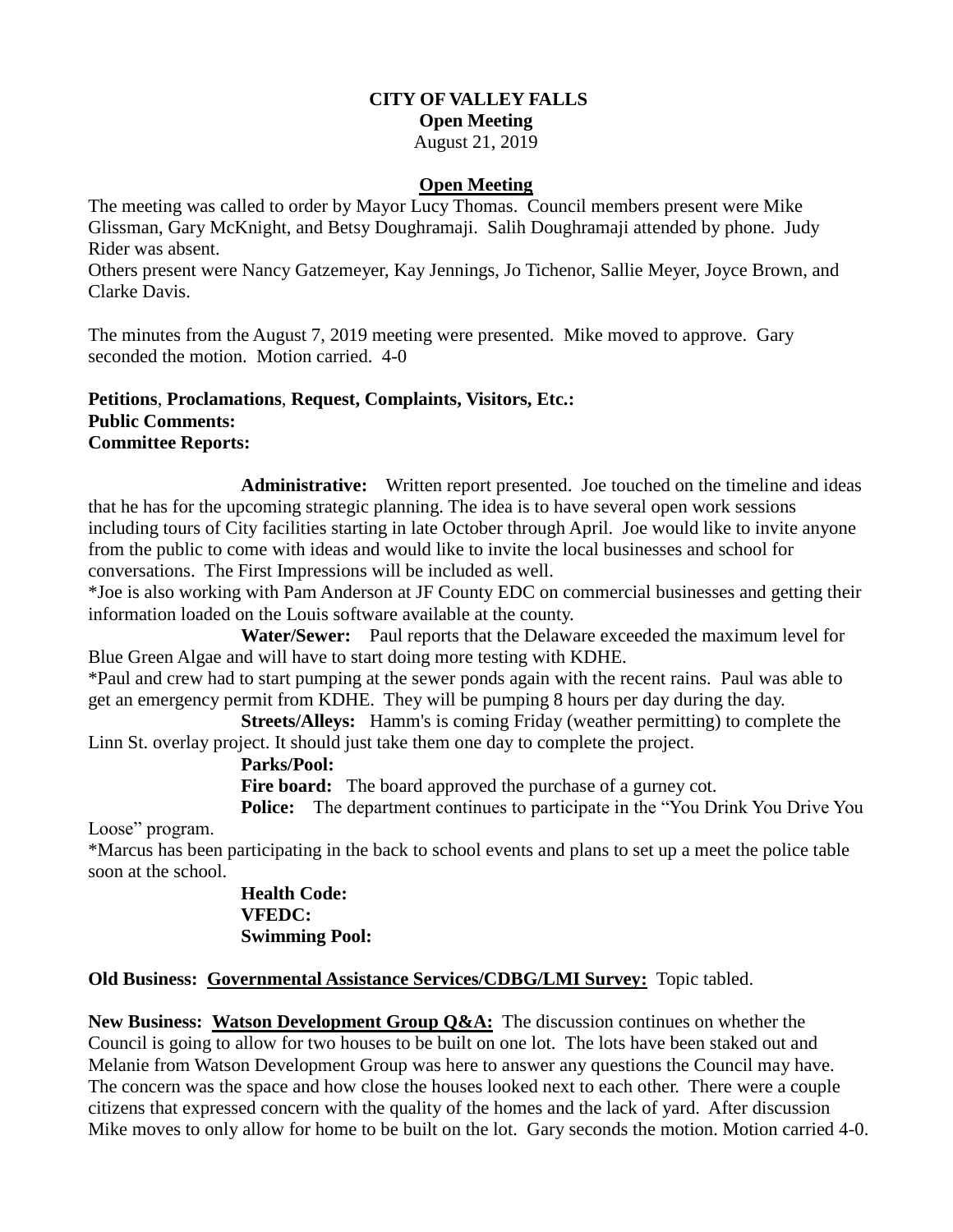This also led into the discussion of the Restrictive Covenants and whether they were filed or not due to the request from the Developer on renting the homes out if not sold in a certain time frame. Somewhere there was an error and those did not get filed with the register of deeds at the County. This can still be done but will not retroact back to the original re-plat. The way the deeds office explained it, the effective date will be from the date of filing the document and will be in place for any lot that is not closed on. The Council felt very strongly about getting those filed and would like for Joe to work on getting the Restrictive Covenants filed with the Barnes Subdivision No 3 lots. This also brought a discussion on the contract with Watson Development Group and the time frame being waved on the option to buy the remaining 7 lots. The Council would like Joe to look into this as well because it was their understanding the time frame of option to buy was 3 months. The discussion continues.

**Sign the 2020 Budget to be sent to County Clerk:** The Certificate page of the 2020 Budget was signed by all Council members present.

**Code Enforcement Extension Language:** Code Enforcement continues and staff has worked to get the current open cases in order and continues to work on new violations. Jimmy Ellis continues to be our Code Inspector and Curtis Wheeler continues to be our Code Hearing Officer. There has been some confusion on extensions in the past and time frames for those on a case by case basis. Joe would like the Council to consider including some language to eliminate long extensions and to get the citizens used to working directly with the hearing officer. Even with the hearing officer in place citizens are still coming into City Hall to dispute and Joe would like some back up to eliminate any confusion. The request is for City Hall staff to allow for no more than 72hour extensions. Betsy moves add the 72 hour extension for a single instance on a case by case basis. Mike seconds the motion. Motion carried 4-0.

**Annual CMB renewal The Elevator:** The annual renewal for a CMB License and 3 coin operated machines at The Elevator was presented. Betsy moves to approve. Mike seconds the motion. Motion carried 5-0.

**School Zone Ordinance revision:** An update to the school zone ordinance 14-202 was discussed. Each school year prior to the beginning of school Marcus reviews the ordinance to make sure all times and locations are set and in place. There was a change to the morning time to correct it to 7:00am-8:00am and change the afternoon times from 3:00pm-4:00pm. The designated location and cross streets were referenced and Marcus suggested an end school zone sign should be attached to the 35mph speed limit sign. Gary moves to adopt the new updated school zone ordinance 14-202.1. Mike seconds the motion. Motion carried 4-0.

**Staff Professional Conferences/Training:** Annual training and workshops from department heads were presented for the remaining 2019 year. (see attached) There was no objection from the Council for approval.

## **EXECUTIVE SESSION**

Betsy moved to go into executive session at 8:10pm for approx 15min to discuss matters of non-elected personnel to include Mayor, Council, and City Administrator. Gary seconds the motion. Motion carried 4-0.

The Council returned to open session at 8:25pm with no action taken.